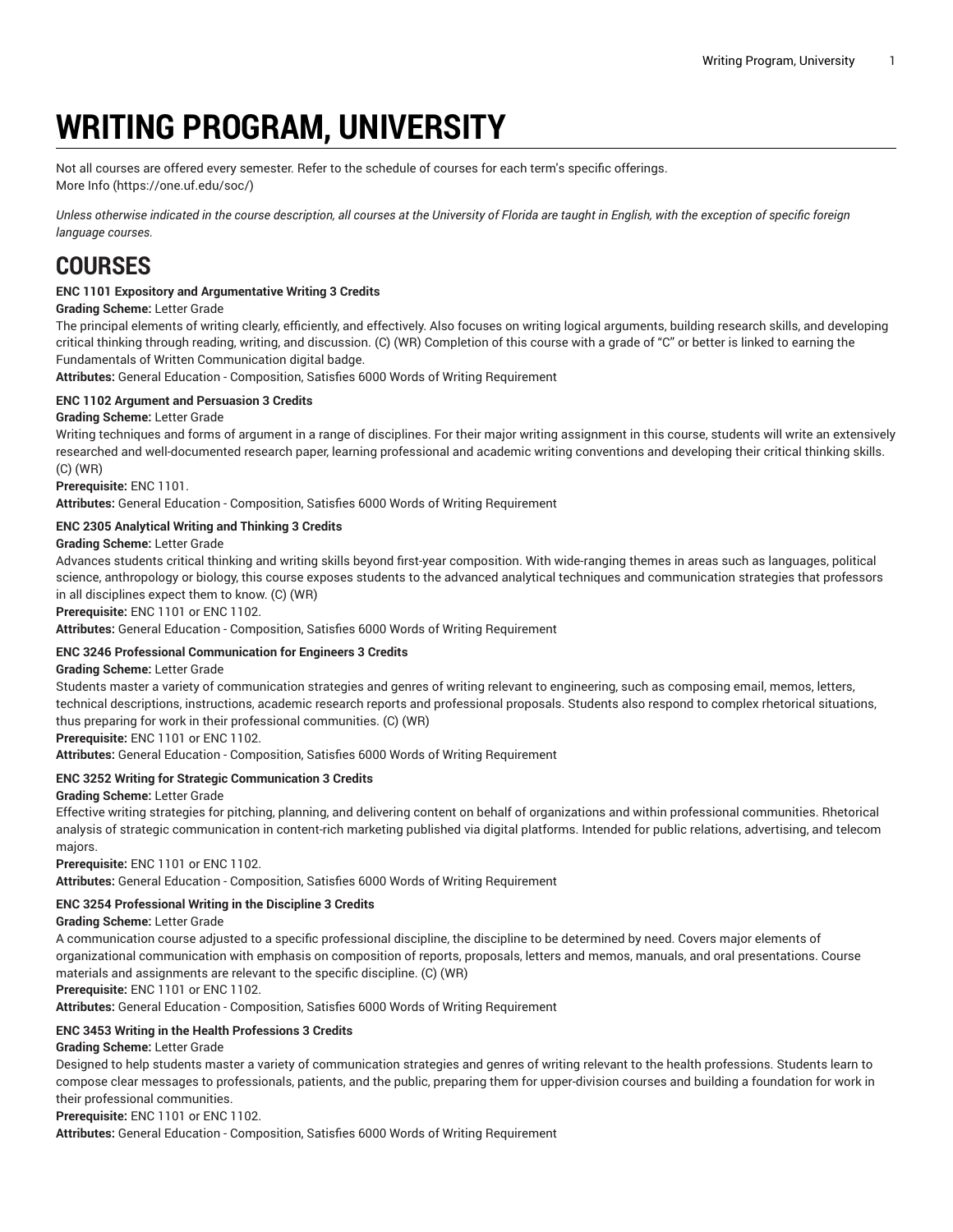# **ENC 3459 Writing in the Medical Sciences 3 Credits**

#### **Grading Scheme:** Letter Grade

Training in advanced literacy skills for medical practitioners, including the use of medical databases and the presentation of medical research to professional and lay audiences. Work in teams that are typical of medical practice to learn techniques for effective patient interaction. (C) (WR) **Prerequisite:** ENC 1101 or ENC 1102.

**Attributes:** General Education - Composition, Satisfies 6000 Words of Writing Requirement

# **ENC 3464 Writing in the Social Sciences 3 Credits**

#### **Grading Scheme:** Letter Grade

Designed to help students master a variety of communication strategies and genres of writing relevant to the social sciences. Conducting original research, students learn the relationship between clear, simple prose and thoughtful social analysis. Students write literature reviews, develop methodologies, present results, analyze data, and draft graduate or internship applications.

# **Prerequisite:** ENC 1101 or ENC 1102.

**Attributes:** General Education - Composition, Satisfies 6000 Words of Writing Requirement

#### **ENC 3465 Writing in the Law 3 Credits**

#### **Grading Scheme:** Letter Grade

Designed to help students master a variety of communication strategies and genres of writing relevant to law, with special emphasis on legal reasoning and logic. Students write legal briefs, a legal memorandum, business correspondence, and law school applications and are introduced to legal research and moot court debate.

**Prerequisite:** ENC 1101 or ENC 1102.

**Attributes:** General Education - Composition, Satisfies 6000 Words of Writing Requirement

#### **ENC 3466 Writing in the Communication Sciences 3 Credits**

#### **Grading Scheme:** Letter Grade

For communication science professionals who interact with audiences that range from school counselors to caregivers and colleagues, excellent writing an essential skill. Focus is on writing in graduate school and as practitioners: research-based reports, clinical documents, and career portfolios. (C) (WR)

**Prerequisite:** ENC 1101 or ENC 1102.

**Attributes:** General Education - Composition, Satisfies 6000 Words of Writing Requirement

# **ENC 3483 Writing in the Physical Sciences 3 Credits**

# **Grading Scheme:** Letter Grade

Designed to improve writing skills necessary for success in the physical sciences, both in graduate school and the workplace. Investigating an area of special interest, students learn advanced library research, correct documentation, stylistic conventions for their major fields, and how to present research effectively. (C) (WR)

**Prerequisite:** ENC 1101 or ENC 1102.

**Attributes:** General Education - Composition, Satisfies 6000 Words of Writing Requirement

#### **ENC 3934 Special Topics in Rhetoric and Writing 3 Credits**

#### **Grading Scheme:** Letter Grade

Designed to advance students' ability to write in specific genres or to develop their understanding of special topics related to the field. Specific sections will be tailored to the expertise of the faculty members teaching the course.

**Prerequisite:** ENC 1101 or ENC 1102.

**Attributes:** General Education - Composition, Satisfies 6000 Words of Writing Requirement

#### **ENC 4458 Writing the Science Thesis 3 Credits**

#### **Grading Scheme:** Letter Grade

In this course, students learn to write an academic thesis and a publishable version of their research, preparing them for both academic and scientific audiences. Assignments include a literature review, thesis, research report, and conference poster. Frequent peer review prepares students for collaboration, a necessary skill in contemporary science.

**Prerequisite:** ENC 1102 with minimum grade of C.

# **ENC 4493 Peer Tutoring in Rhetoric and Writing 2 Credits**

#### **Grading Scheme:** Letter Grade

Examines the theories and best practices used by writing tutors with the goal of preparing to be peer writing tutors. Includes preparation on conducting needs assessments, prioritizing advice, and giving effective writing feedback. Observe experienced tutors and be guided through the first tutorial sessions.

**Prerequisite:** ENC 1102.

#### **ENC 4905 Directed Independent Study in Rhetoric and Writing 1-3 Credits**

#### **Grading Scheme:** Letter Grade

Designed for the advanced student who wants to pursue in depth an area of study not provided in regularly offered courses. Independent study can involve independent reading or projects under faculty guidance. **Prerequisite:** Permission of instructor.